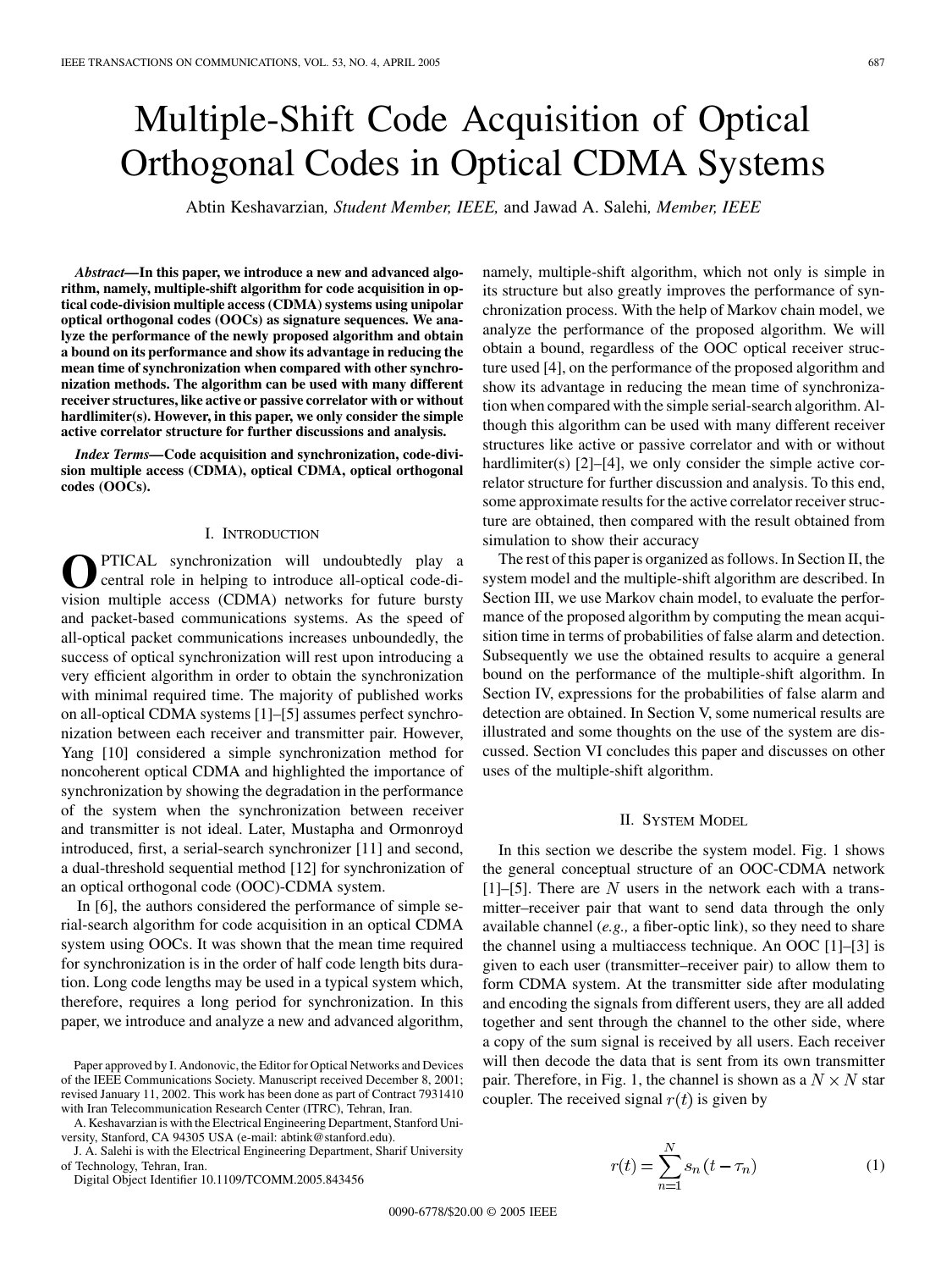

Fig. 1. A typical OOC-CDMA network.

where  $s_n(t)$  is the signal of nth user and  $\tau_n \in [0, T_b)$  denotes the time offset of  $n$ th user's signal from a selected time origin. The modulation used is on-off-keying (OOK), i.e., for a bit "one", the sender transmits a pulse and for a "zero" bit nothing is sent. The bit rate is assumed to be the same for all users and  $T_b$  denotes one bit time duration. Thus,  $s_n(t)$  can be expressed as

$$
s_n(t) = \sum_{i = -\infty}^{\infty} b_i^{(n)} c_n(t - iT_b)
$$
 (2)

where  $b_i^{(n)}$  shows the *i*th bit of *n*th user  $(b_i^{(n)} \in \{0,1\})$ , and  $c_n(t)$  is OOC code of *n*th user.

An OOC code is a binary sequence of length  $F$  and weight K of the form  $(a_0, a_1, \ldots, a_{F-1})$  (with each  $a_j \in \{0, 1\}$  and  $\sum_{j=0}^{F-1} a_j = K$ ) which has bounded auto-correlation. The cross-correlation between two different OOC codes should also be bounded. We assume that OOCs with autocorrelation and cross-correlation values bounded by one, are used in the network as in [\[1](#page-10-0)], [[2\]](#page-10-0). Hence if  $\left(a_0^{(n)}, a_1^{(n)}, \ldots, a_{F-1}^{(n)}\right)$  denotes the OOC code of *n*th user, the  $c_n(t)$  can be written as

$$
c_n(t) = \sum_{j=0}^{F-1} a_j^{(n)} P_{T_c}(t - jT_c)
$$
 (3)

where  $T_c$  which is called *chip* duration, is  $1/F$  of one bit duration, *i.e.*,  $T_b = FT_c$ , and  $P_{T_c}(t)$  is a rectangular pulse of length  $T_c$  defined as follows

$$
P_{T_c}(t) = \begin{cases} 1, & 0 \le t < T_c \\ 0, & \text{otherwise.} \end{cases}
$$
 (4)

In Fig. 1, a typical transmitter structure is also shown. An optical pulse generator, generates a pulse train with width  $T_c$  at rate  $1/T_b$ . These pulses are modulated by the data bits using a simple on-off switch (shown as a multiplier in the figure), then the signal passes through an OOC encoder, which using some delay elements, converts a single pulse into an OOC pattern.

At the receiver side, the data recovery system, shown in Fig. 1, is one of the possible structures which is called the active correlator structure (see [\[4](#page-10-0)] for more details about different receiver structures). For this structure, the received signal is multiplied with a replica of the OOC code (generated by a local OOC code generator), and photo-detected and then its integral is computed over one bit period to form a decision variable. This decision variable is in fact a measure of correlation between the received signal and the locally generated OOC code. It is then compared with a threshold. If the correlation is high (the decision variable is larger than the threshold), the receiver decodes the transmitted bit as a "one", otherwise it is decoded as a "zero". If the locally generated code used in the data recovery system is not aligned with the code pattern in the received signal, no decoding is possible. Hence, in order to decode the transmitted bits correctly, the receiver is required to know both the OOC code, and the value of  $\tau_n$  to generate a correct shift of the code. It is the task of the "*synchronization system*" to estimate the value of  $\tau_n$  or equivalently find the correct shift of the code.

### *A. Synchronization*

The synchronization is typically done in two steps. First the uncertainty region of  $\tau_n$  is partitioned into small fragments of length  $T_c$  (or a fraction of  $T_c$ ) and a search is performed to find the fragment which contains the correct value. Then in second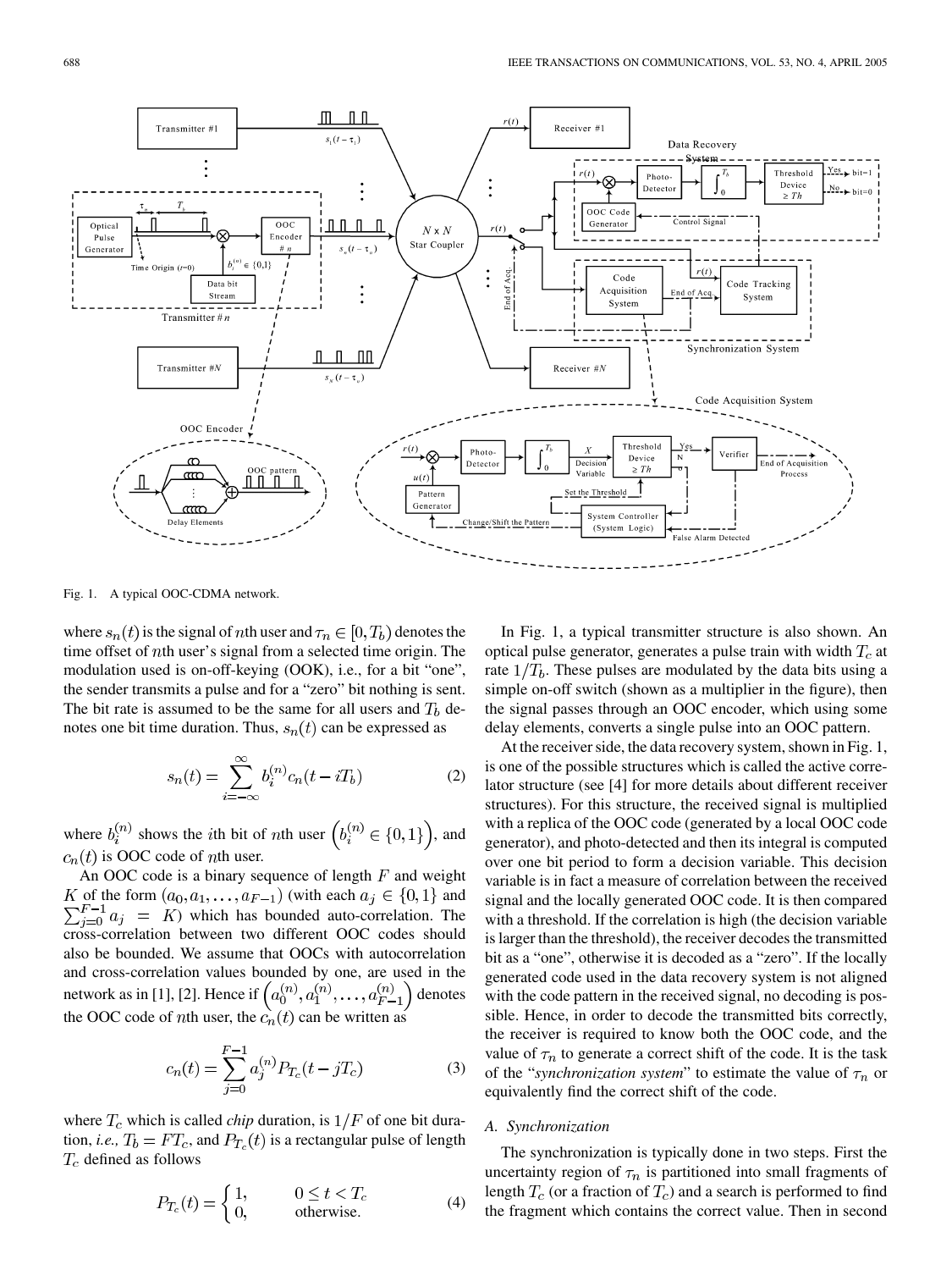step, the exact value of  $\tau_n$  is estimated within this fragment. The first step is called "*code acquisition*" or "*coarse synchronization*" and it is a search problem (or a multiple-hypothesis testing problem). The second step, which is generally performed by some feedback tracking loops, is called "*fine synchronization*" or "*code tracking*".

Each receiver first starts the code acquisition process until it finds an acceptable estimate of  $\tau_n$ , then data recovery can start while at the same time the tracking system is continuously running and updating the value of  $\tau_n$  to ensure that the correct shift of the code is used in the decoding process.

The uncertainty region for  $\tau_n$  is  $[0, T_b)$ . It is divided into F fragments (which are also called *cells*), each having a duration of  $T_c$ . Then the system searches these F possible cells to find the one within which the actual value of  $\tau_n$  is located.

To check each cell, a simple correlation test is adopted as shown in Fig. 1. The test is similar to the decoding method described before. We assume that the transmitter continuously sends bit one during the whole code acquisition process <sup>1</sup>. The received signal is correlated with a shifted version of the desired user's OOC code which corresponds to the cell being examined. If the output of the correlator exceeds a predefined threshold the cell is accepted as the correct cell, otherwise the cell is rejected. The time required to check the state of correctness or incorrectness of each cell is called "*dwell time*" in literature [[7\]](#page-10-0)–[\[9](#page-10-0)]. To be able to get all the  $K$  pulses of an OOC code, the the dwell time of the system must be at least one bit time or multiples of it to cover the whole code length. We select dwell time to be one bit duration. Hence, to check each cell, we spend one bit time  $(T_b)$ , and later we will talk about the number of bits required for the code acquisition process.

Once the synchronization process is described as a search problem, the strategy that the synchronization system should employ to perform this search must be selected. One method is the popular technique of simple serial-search, *i.e.,* the search starts from a randomly selected (or pre-specified) cell (or shift) and then the system serially examines the other shifts in a prespecified order until the correct shift is found. In [[6\]](#page-10-0) the performance of such algorithm is analyzed for an OOC-CDMA system. It is shown that approximately the code acquisition requires  $F/2$  (half code length) bits to find the correct shift. In this paper, we describe and analyze a more advanced and more efficient algorithm, called "multiple-shift algorithm" which performs the code acquisition process exceedingly faster than the simple serial-search algorithm.

### *B. Multiple-Shift Algorithm*

The multiple-shift algorithm has an initializing part and two modes. Initially the  $F$  different shifts (or cells) in the search space are partitioned into  $Q$  equal-sized groups each containing  $M$  different shifts.  $M$  is a parameter of the algorithm and later

we will discuss about how to select its value.  $Q$  is related to  $M$ by

$$
Q = \left\lfloor \frac{F}{M} \right\rfloor. \tag{5}
$$

Note that when  $M$  is not a divisor of  $F$ ,  $Q$  is the upper closest integer to the ratio  $(F/M)$  which implies that one of the groups will have fewer elements than others.

The algorithm has two modes. In the first mode it examines the cells in a group all at the same time. In this way it is possible that the algorithm rejects a group of cells with just one test. If the test does not reject the group the second mode begins and each element in the group is examined individually.

To examine a group of cells (shifts), a correlation test is again used. Instead of correlating the received signal with only one single shift, we compute its correlation with the sum of  $M$  different shifts of the code to get the decision variable. Since the structure is linear with respect to the locally generated code pattern, the output computed in this way will be the linear combination of the output of the correlator due to each shift. If the computed decision variable does not exceed a pre-determined threshold level, all the  $M$  shifts in that group are rejected and then another group is considered to be examined.

When the decision variable exceeds the threshold, it indicates that one of the  $M$  shifts may be the correct shift, so to find it the algorithm switches to second mode. In second mode each of the  $M$  shifts are examined separately, i.e., the first shift in the group is examined and if rejected, the next shift is considered an so on, until all the  $M$  shifts in that group are examined. When all the  $M$  shifts are taken into account exclusively and rejected, the algorithm switches back to first mode and continues the search with the next group. Note that the thresholds used in the two modes can be different.

Multiaccess interference and other noise sources may cause error in deciding about the correctness of a shift in second mode or a group in the first mode. Such error is called "*false alarm*". A false alarm occurs in the first mode when none of the  $M$  shifts are correct but the decision variable exceeds the threshold, while in the second mode we get a false alarm when the shift is not correct but the correlator's output indicates differently.

It is the task of verification mode to detect false alarms in the second mode. Verification system initiates when it is claimed that the correct shift is found. We assume that the verification system, after spending some time which is called "*penalty time*", will detect false alarm. In fact for analyzing the performance of the code acquisition system, one does not need to know the structure or algorithm used during the verification process, as long as the penalty time is known [\[7](#page-10-0)], [[8\]](#page-10-0).

Another error that may occur in the search process is the missing of the correct shift position. Like false alarm, this error may arise in both modes of the algorithm. However, since the interference in the OOC-CDMA system can only increase the output, with the proper selection of the thresholds, the probability of missing the correct shift can be made very small, or equivalently the probability of detecting the correct shift will be very close to one.

One simple method for partitioning the  $F$  different shift positions into  $M$ -element groups is to place  $M$  adjacent shifts in a

<sup>&</sup>lt;sup>1</sup>The transmitter can send any pattern of zero and one bits as long as the receiver knows and uses the same pattern. However, since nothing is sent for a zero bit, they are useless during the code acquisition, so only when the transmitter sends a bit one, the check on a cell can be performed.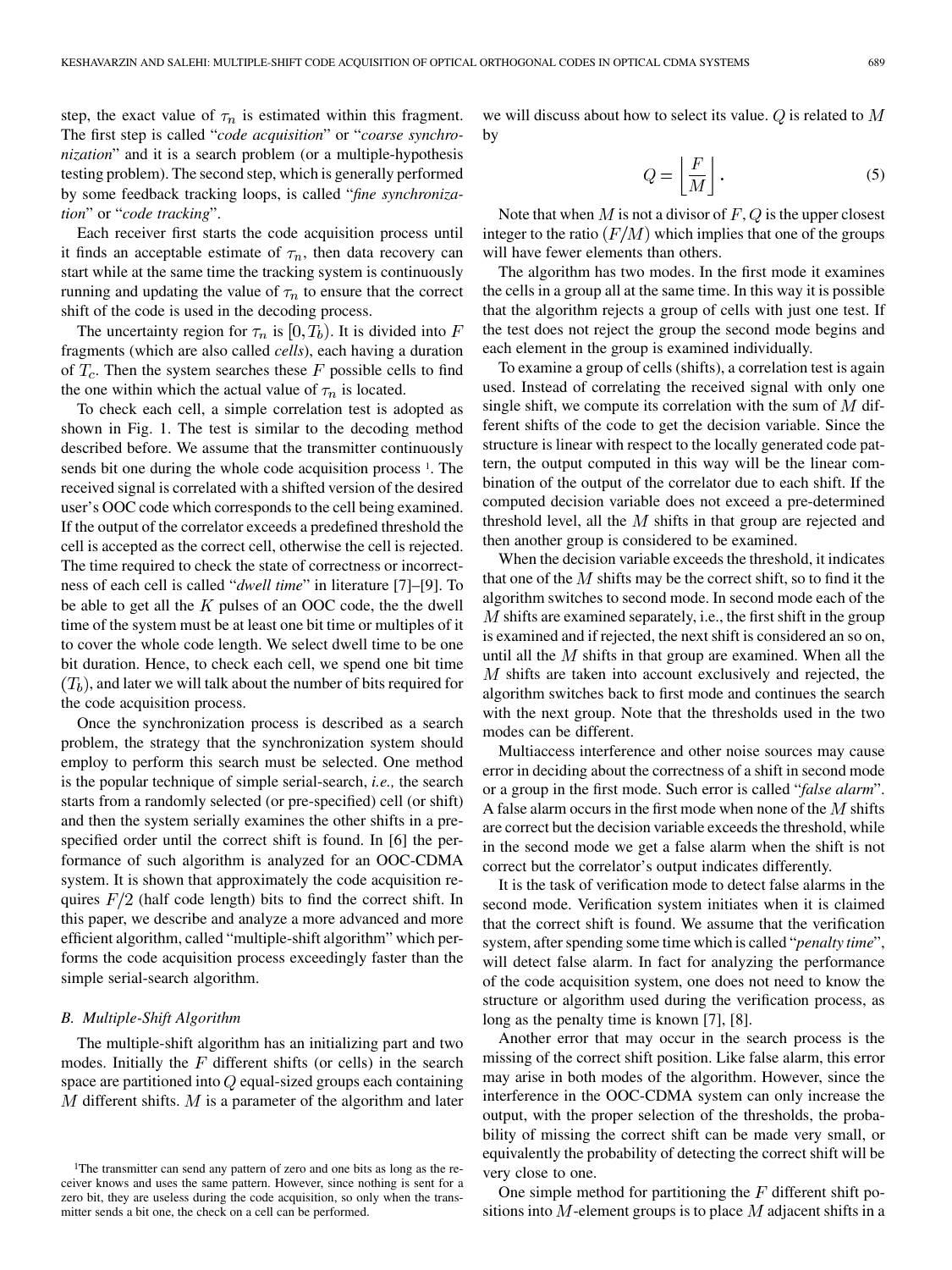group, *i.e.*,  $\{0, T_c, 2T_c, \dots, (M-1)T_c\}$  shift positions are selected for the first group and  $\{MT_c, (M+1)T_c, \ldots, (2M-1)\}$  $f(T_c)$  for the second and other groups would follow in the same way. For example, in Fig. 6(a) and (b) an OOC with  $F = 32$  and  $K = 4$  and one possible pattern used for correlation for  $M = 3$ are shown.

We consider that the code generator uses "cyclic shift" instead of simple "delayed shift." Consider an OOC code expressed as follows:

$$
c(t) = \sum_{i=0}^{F-1} a_i P_{T_c}(t - iT_c)
$$
 (6)

where  $(a_0, a_1, E, a_{F-1})$  is the code pattern. The mth cyclic shift of this code is defined as

$$
c_{m,\text{Cyclic-Shift}}(t) = \sum_{i=0}^{F-1} a_{(m+i) \text{mod} F} P_{T_c}(t - iT_c) \tag{7}
$$

while we define the  $m$ th delayed shift as

$$
C_{m,\text{Delayed-Shift}}(t) = c(t - mT_c)
$$
  
= 
$$
\sum_{i=0}^{F-1} a_i P_{T_c}(t - (i + m)T_c).
$$
 (8)

By using the cyclic shift, it is ensured that the locally generated pattern will at most have a total length of  $F$  chips and we can select dwell time to be one bit duration.

Although we consider a simple active correlator structure for examining the shift positions, other receiver structures described in [\[2](#page-10-0)]–[[4\]](#page-10-0) like matched filter with or without hardlimiter(s) can be also used. It is only required that the structure have the ability to, somehow, compute the decision variable when the first stage examines  $M$  shifts simultaneously. For example, if the matched filter structure is used, the decision variable in the first stage can be computed by integrating the output of matched filter in  $M$  different chip positions corresponding to the  $M$  shifts being examined and then adding the results for these chip positions.

In the multiple-shift algorithm the choice of the parameter  $M$ could be of outmost importance, since the arbitrarily increase of this parameter could have two different effects on the performance of the synchronization system. As  $M$  increases the number of shifts examined simultaneously increases and, therefore, the search space will be covered in fewer tries. In other words, the parameter  $Q$  that represents the number of groups will decrease. On the other hand, with the increase of  $M$ , the number of dwell times required to find the correct shift among the  $M$  shifts in the second stage will increase. Another effect of increasing  $M$  is that the probability of false alarm of the first stage will increase since with the use of a larger value for parameter  $M$ , more interference is introduced in the checking process. It is, therefore, expected that an optimum value for  $M$  exists for which the performance of the synchronization system is optimum, or equivalently the synchronization time is minimum.

## III. MARKOV CHAIN MODEL

To obtain the mathematical derivation of the multiple-shift algorithm, we model it with a Markov state model. It is assumed



Fig. 2. Markov chain model for multiple-shift algorithm.

that the probabilities of false alarm (both in the first and the second stages) are independent of the shift position(s) or cell(s) being examined. Although generally this assumption is not true, for performance analysis we can consider an average probability of false alarm and assign it to every shift position. We denote by  $P_{FA}$  and  $p_{fa}$  the probabilities of false alarm in the first and the second stages, respectively.

Two other probabilities used in the modeling of the algorithm are  $P_D$  and  $p_d$  which denote respectively the probabilities of detection in the first and the second stages. Probability of detection is simply the probability that we detect the correct shift position and not miss it.

The Markov chain model is illustrated in Fig. 2. It has a main loop consisting of  $Q$  different nodes numbered from 1 to  $Q$ . Each node in the main loop represents one of the groups in the partition of search space. Since the numbering of the groups is arbitrary, without loss of generality we assume that the correct shift is in the  $Q$ th group. The adjacent nodes in the main loop are connected to each other via branches. The exact structure of these branches is shown only between nodes 1 and 2 and for other nodes this structure is represented by an equivalent transfer function, namely,  $H(z)$ .

From Fig. 2, we observe that each branch have a transfer function representing the probability distribution of transition between the two nodes the branch connects to each other. The power of  $z$  in each branch function represents the number of bits (or equivalently dwell times) that is required for this transition. For example the branch connecting node 1 to node 2 with transfer function  $(1 - P_{FA})z$ , indicates that with probability  $(1 - P_{FA})$  we traverse node 1 directly to node 2 and this transition requires only one bit, i.e., all the  $M$  shifts in group one are rejected and the algorithm continues to the next step, considering the next group. However, with probability  $P_{FA}$  we enter the second stage of the algorithm. The second stage is represented in the Markov chain model by a sub-loop connecting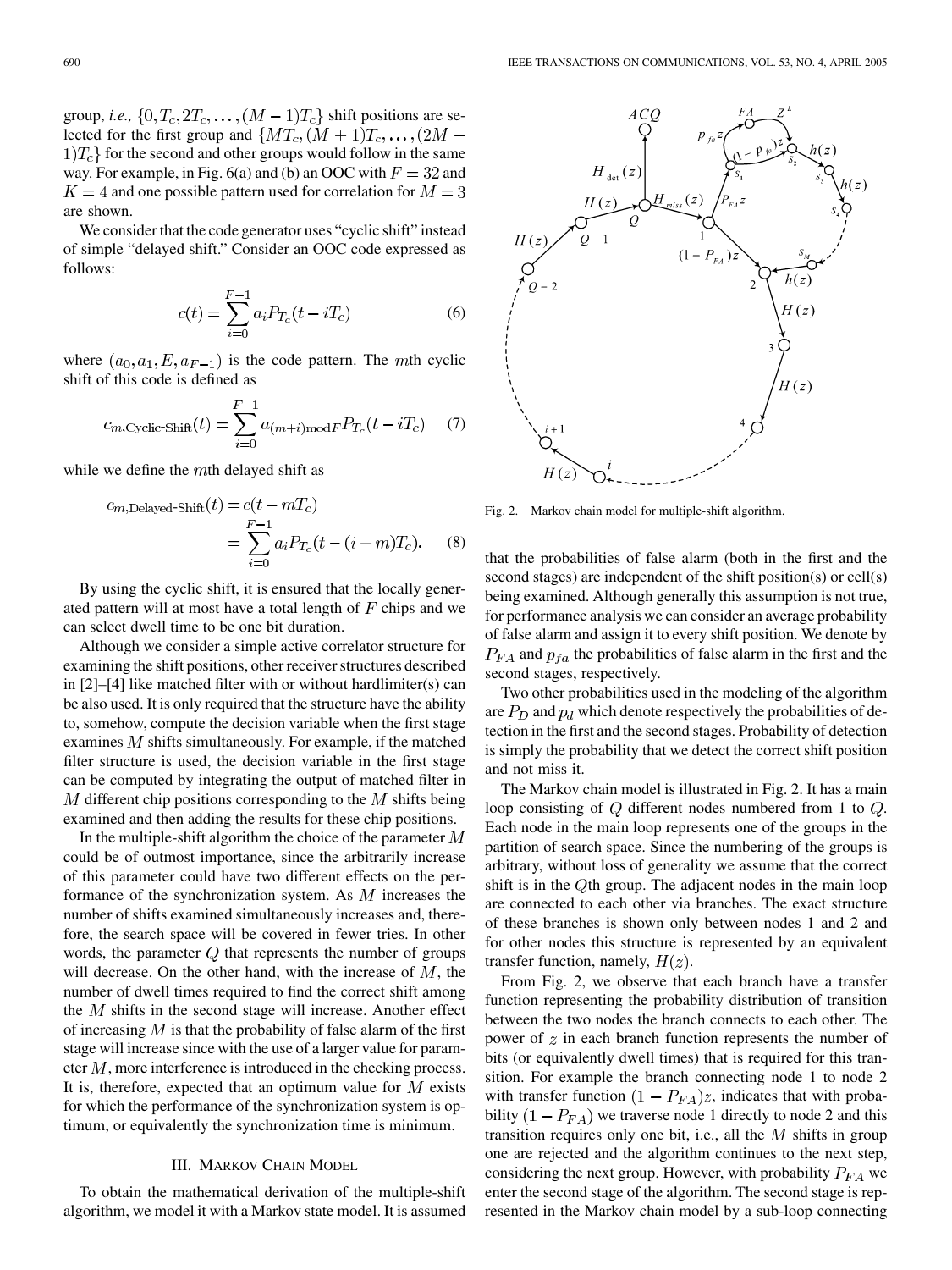

Fig. 3. Branch connecting node Q to node 1.

nodes 1 to 2 consisting of M different nodes  $S_1, S_2, \ldots, S_M$ . Each of these nodes corresponds to one of the  $M$  shifts in the group. The exact branch structure connecting these nodes is shown only between nodes  $S_1$  and  $S_2$  and for other nodes an equivalent function  $h(z)$  is used. With probability  $(1 - p_{fa})$  we directly go to the next node, examining the next shift but with probability  $p_{fa}$  we reach the "FA" (false alarm) node. We recover from FA node in  $L$  bits time.  $L$  is defined to be the number of bits required by the verification mode for detection of false alarm. If we simplify the branches connecting  $S_1$  and  $S_2$  we can represent it with a simple transfer function defined as follows:

$$
h(z) = (1 - p_{fa})z + p_{fa}z^{L+1}.
$$
 (9)

The whole branch structure connecting node 1 to node 2 can be also simplified into a function  $H(z)$  defined as follows:

$$
H(z) = (1 - P_{FA})z + P_{FA}zh^M(z).
$$
 (10)

The structure is more complicated for the branches connecting node  $Q$  to node 1. It is assumed that the correct shift is within the  $Q$ th group, i.e., one of the shifts in this group is the correct one. Consider that the group is successfully accepted in the first stage, and assume that the  $vt$ h shift examined in the second stage among the  $M$  shifts of the  $Q$ th group is actually the correct shift. Then the structure in Fig. 3 will show the branch connection between node  $Q$  and node 1. With probability  $(1 - P_D)$  we miss the Qth group and go directly to the next group and with probability  $P_D$  the second stage is initiated in which all the shifts including the correct shift position (represented by  $S_v$ ) are examined.

Note that as the selection of groups and the order of elements within a group are both arbitrary, we have no information about the time in the second stage we reach the correct shift. In other words, any of the  $M$  shifts in the  $Q$ th group can be the correct shift. Thus we assume that  $v$  can take any values from the set  $\{1, 2, \ldots, M\}$  with equal probability, i.e., we model v as a uniformly distributed random variable.

We can simplify the structure shown in Fig. 3 and model the whole branches with two transfer functions. One connecting node Q to node 1, namely  $H_{\text{miss}}(z)$ , and the other,  $H_{\text{det}}(z)$  between Qth node and ACQ node which is the final node representing the successful end of the search process.

$$
H_{\text{det}}^{(v)}(z) = p_d P_D z^2 h^{v-1}(z),\tag{11}
$$
  
\n
$$
H_{\text{miss}}^{(v)}(z) = (1 - P_D)z + P_D(1 - p_d)z^2 h^{M-1}(z).
$$
 (12)

Fig. 3 illustrates the branch connections when the  $vt$ h shift among the  $M$  shifts is the correct one, and we modeled  $v$  as random variable. The expressions above are therefore both conditioned on  $v$  and later after simplifying the entire Markov chain model we will take expectation over this random variable.

Consider that the search begins with the  $i$ th group as the first group being examined. In other words we enter the main loop of Markov model shown in Fig. 2 from the *i*th node. Then the transfer function between input (the  $i$ th node) and output (the ACQ node) will be as follows:

$$
U_i^{(v)}(z) = \frac{H^{Q-i}(z)H_{\text{det}}^{(v)}(z)}{1 - H_{\text{miss}}^{(v)}(z)H^{Q-1}(z)}.
$$
(13)

Since the first group to be examined is selected randomly, we assume that we enter the state diagram at any node in the main loop with equal probability. Thus we can model  $i$  as a uniform random variable taking values from the set  $\{1, \ldots, Q\}$ . In this case averaging from  $(13)$  over both i and v we obtain

$$
U(z) = \frac{H_{\text{det}}(z)}{1 - H_{\text{miss}}(z)H^{Q-1}(z)} \frac{1}{Q} \sum_{i=1}^{Q} H^{Q-i}(z) \tag{14}
$$

where  $H_{\text{det}}(z)$  and  $H_{\text{miss}}(z)$  are defined as follows:

$$
H_{\text{det}}(z) = \frac{1}{M} \sum_{v=1}^{N} H_{\text{det}}^{(v)}(z)
$$
  
= 
$$
\frac{1}{M} p_d P_D z^2 (1 + h(z) + h^2(z) + \dots + h^{M-1}(z))
$$
(15)

$$
H_{\text{miss}}(z) = (1 - P_D)z + P_D(1 - p_d)z^2 h^{M - 1}(z).
$$
 (16)

We denote by  $N_{\text{Acq}}$  the number of bits (or equivalently the number of dwell times) required by the algorithm to find the correct shift position.  $N_{\text{Acq}}$  can be modeled as a discrete random variable. It is shown in [\[7](#page-10-0)]–[[9\]](#page-10-0) that  $U(z)$  computed in (14) is the characteristic function (or moment generating function (MGF)) of this random variable defined as follows

$$
U(z) = \mathbb{E}(z^{N_{Acq}}). \tag{17}
$$

The mean of  $N_{\text{Acq}}$  can be computed from its MGF as follows:

$$
\mathbb{E}(N_{\text{Acq}}) = \frac{dU(z)}{dz}\bigg|_{z=1} = U'(1). \tag{18}
$$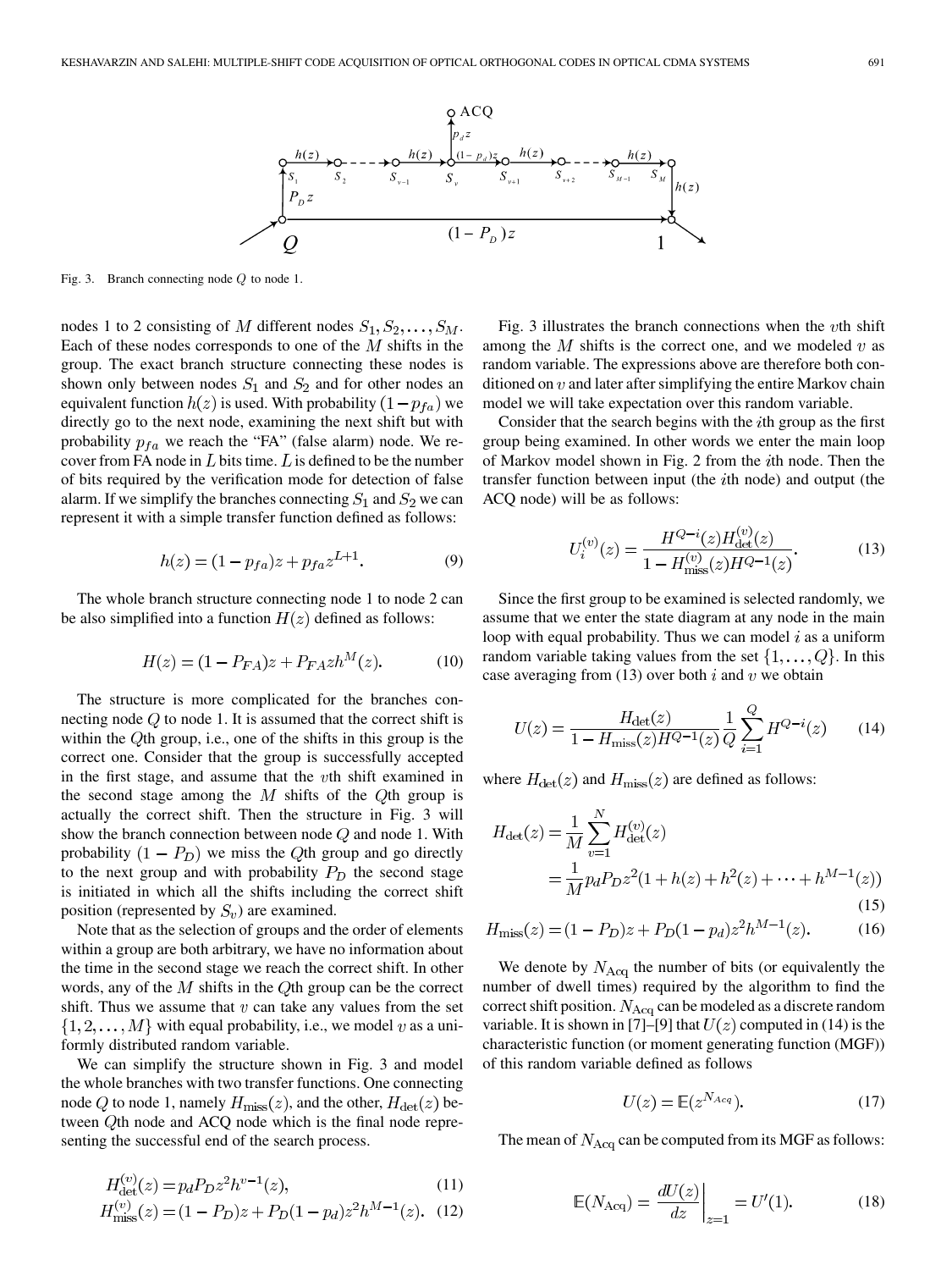Further, it can be shown that

$$
H'(1) = 1 + M P_{FA}(1 + L p_{fa})
$$
\n
$$
H'_{\text{det}}(1) = 2p_d P_D + \frac{M-1}{2} p_d P_D (1 + L p_{fa})
$$
\n
$$
= \frac{1}{2} p_d P_D [(M+3) + L(M-1) p_{fa}]
$$
\n(20)

$$
H'_{\text{miss}} = (1 - P_D) + P_D(1 - p_d)
$$
  
× [M + 1 + (M - 1)Lp<sub>fa</sub>]. (21)

In the Appendix, we prove that after simplifying (14) and (18) we obtain

$$
\mathbb{E}(N_{\text{Acq}}) = \frac{H'_{\text{det}}(1) + H'_{\text{miss}}(1)}{p_d P_D} + (Q - 1)H'(1)\frac{2 - p_d P_D}{2p_d P_D}.
$$
\n(22)

Now consider a special ideal case in which the probabilities of false alarm are both zero and the probabilities of detection are one, i.e.,  $P_{FA} = p_{fa} = 0$  and  $P_D = p_d = 1$ . Substituting these values in  $(14)$  and  $(19)–(22)$  we obtain

$$
U(z) = \frac{1}{M}(z + z^2 + \dots + z^M)\frac{1}{Q}(z + z^2 + \dots + z^Q)
$$
\n(23)

$$
M + Q \tag{2}
$$

$$
\mathbb{E}(N_{\text{Acq}}) = 1 + \frac{M + Q}{2}.\tag{24}
$$

From the moment generating function (23) we conclude that  $N_{Aca}$  can be modeled as the summation of two independent discrete uniform random variables, one taking values from the set  $\{1, 2, \ldots, M\}$  and the other from the set  $\{1, 2, \ldots, Q\}$ .

Considering the effect of  $M$  in (24), we see that with the increase of M the term  $M/2$  will increase but  $Q(\approx F/M)$ will decrease. Thus there should be an optimum  $M$  resulting the minimum  $\mathbb{E}(N_{Acq})$ . To find the optimum value for M, we consider that  $M$  can take on any real value within its range and then we differentiate (24) with respect to  $M$  as follows:

$$
\frac{\partial \mathbb{E}(N_{\text{Acq}})}{\partial M} = \frac{1}{2} - \frac{F}{2M^2} = 0 \Longrightarrow M_{opt} = \sqrt{F}.
$$
 (25)

Note that  $M$  is actually an integer number. Thus, we conclude that optimum M is near square root of  $F$ , but it may be the upper closest integer or the lowest closest integer to the square root of F. Substituting this optimum M into (24) we obtain the minimum value for  $E(N_{\text{Acq}})$ .

$$
\min \mathbb{E}(N_{\text{Acq}}) = 1 + \sqrt{F}.\tag{26}
$$

Since we obtained the above result for an ideal case (no false alarm), it can be regarded as a lower bound on the mean number of required bits for the synchronization process. Thus to find the correct shift position, the synchronization system at least requires square root of the number of shifts  $(F)$  bits or dwell times. If we compare this result with the result obtained for simple serial-search algorithm [[6\]](#page-10-0) which requires about  $F/2$ bits, we see the improvement yielded by multiple-shift algorithm, e.g., if  $F = 2000$ , the simple serial-search requires about

1000 bits even for the ideal case with no false alarm. However, the multiple-shift algorithm's lower bound is only 46 bits.

## IV. PROBABILITIES OF FALSE ALARM AND DETECTION

In this section, the probabilities of false alarm and detection are computed. We assume that all the delays of different users and even the delay of the locally generated signal are multiples of chip duration  $T_c$ , *i.e.*,  $\tau_k = \gamma_k T_c$  where  $\gamma_k \in$  $\{0, 1, \ldots, F-1\}$  and the locally generated code's chip time matches with the received signal's chips. This condition is called the "chip synchronous" case. This assumption is used for both the desired user's signal and for all the other users' (interfering users) signals. Considering only other users, these assumptions will not only simplify the mathematical structure of the multi-access interference, it further indicates an upper bound on the performance of the system compared to a more realistic chip asynchronous model ([[1\]](#page-10-0), [\[2](#page-10-0)]). However, for the desired user the chip synchronous assumption is actually the best and not the worst case possible. In fact, the worst case occurs when there is an odd multiple of half chip time difference between the received and the locally generated codes. In this case, even the two codes are matched, the output will be half code weight, i.e.,  $K/2$ . Later in the next section, we discuss more about these assumptions and we show how to resolve the limitation caused by these assumptions.

It can be shown that the probabilities of false alarm and detection not only depend upon the system parameters like the code length  $(F)$ , the code weight  $(K)$ , the number of users  $(N)$ , and the number of shifts in each group  $(M)$ , but they also depend upon the exact OOC code patterns used in the system. Three different approaches can be employed to compute these probabilities. For the first approach, we use a simulation scheme for computing these probabilities. For the second approach, all the code patterns should be known. Then we can use some specific algorithms to find the probability mass functions (PMF) that are required for determining the performance of the system using these OOC patterns. Unfortunately the result obtained from this method is not a closed form solution and this method is very complicated, unwieldy, and cumbersome.2 For the third approach, we use some simplifying assumptions that lead to some approximate closed-form expressions for these probabilities. In this section we focus on the third approach.

First let us consider the probability of false alarm in the first stage *i.e.*,  $P_{FA}$ . This probability can be expressed as follows:

$$
P_{FA} = \mathbb{P}(X \ge TH) \tag{27}
$$

where X is the decision variable which is the output of the correlator when  $M$  different shifts of desired user's code are multiplied by the received signal. We denote by  $TH$  and the thresholds used, respectively, in the first and the second stages of the algorithm.  $X$  can be further modeled as the sum of  $M$ variables, each being the output of the correlator due to one of the M shifts. It is shown in [[1\]](#page-10-0) that when a single shift of code

<sup>2</sup>As this method requires complicated algorithms and finally the result is not very different from the approximate results obtained in this section we do describe it in this paper.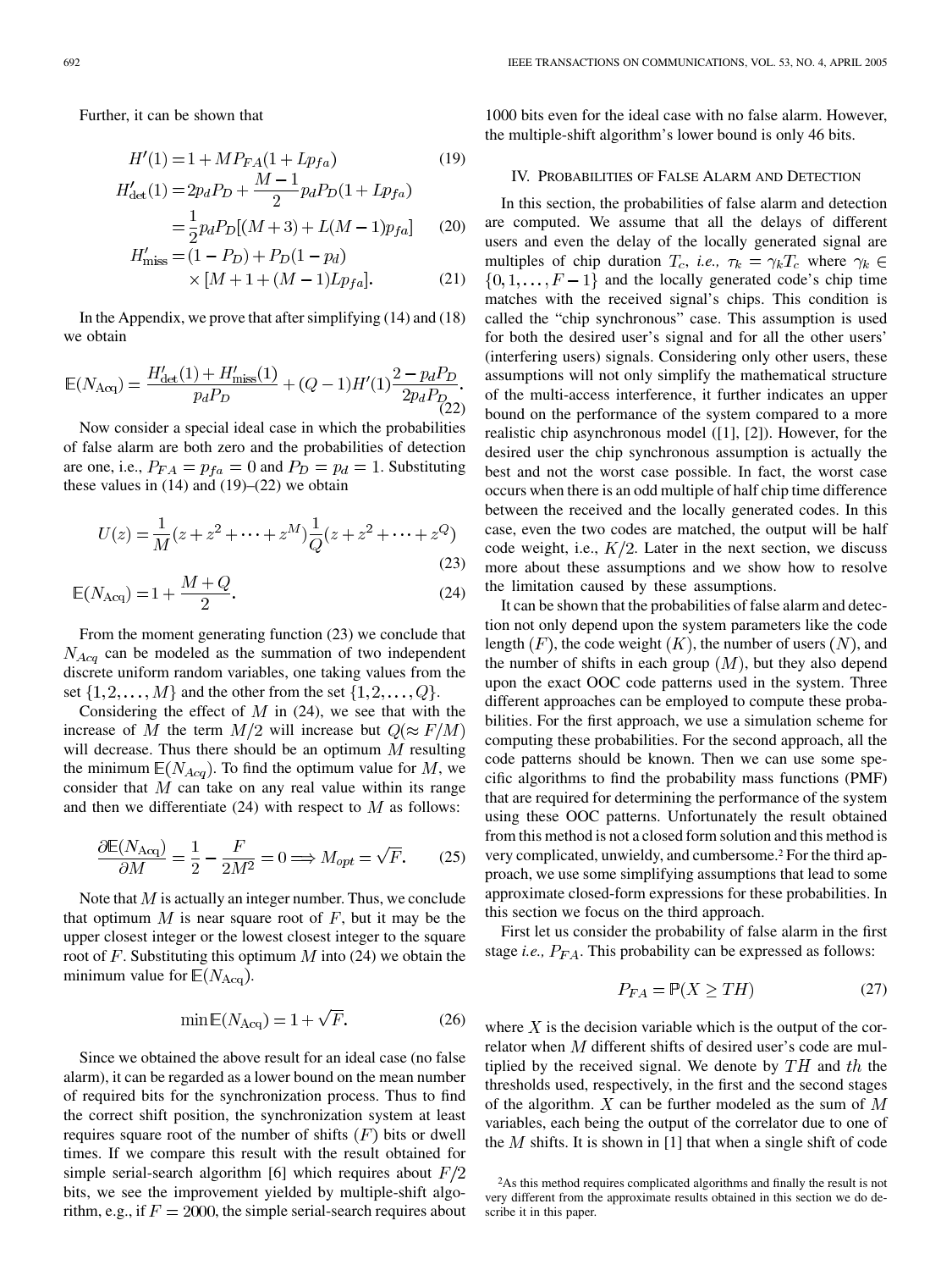is considered, the correlator's output will have a binomial distribution expressed as follows:

Output due to a single shift 
$$
\sim
$$
 Binomial  $\left(N, \frac{K^2}{2F}\right)$  (28)

and X is the sum of M such variables. However, these variables are generally dependent to each other and, therefore, their joint probability mass function is required for computing the PMF of  $X$ . As mentioned above computing this joint PMF is very cumbersome and requires complicated algorithms. We use a simplifying assumption, namely, that these  $M$  variables are mutually independent. With this assumption,  $X$  will be the summation of  $M$  independent identically distributed (i.i.d.) random variables each having a binomial distribution. Therefore, it has also a binomial distribution expressed as follows:

$$
X \sim \text{Binomial}\left(NM, \frac{K^2}{2F}\right). \tag{29}
$$

The following expression is obtained for  $P_{FA}$ 

$$
P_{FA} = \sum_{n=TH}^{NM} \binom{NM}{n} \left(\frac{K^2}{2F}\right)^n \left(1 - \frac{K^2}{2F}\right)^{NM-n}.
$$
 (30)

If we select both the thresholds in the two stages properly, *i.e.,*  $K \geq TH$  and  $K \geq th$ , the probabilities of detection will both be one. For the chip synchronous case, when the correct shift position is examined, we obtain  $K$  pulses from the main user and the interference can only increase the number of pulses at the output. Therefore, for the ideal photodetector case we have

$$
p_d = P_D = 1 \ (TH \le K, TH \le Kth \le K). \tag{31}
$$

If the output of the correlator exceeds the threshold used in the second stage for a wrong shift position, we have a false alarm. However, we reach the second stage when in the first stage false alarm has already been occurred. The  $p_{fa}$  can be therefore expressed as a conditional probability as follows:

$$
p_{fa} = \mathbb{P}(x \ge th | X \ge TH)
$$
\n(32)

where  $x$  is defined to be the decision variable in the second stage, i.e., the output of the correlator when a single shift of the desired user's code is correlated with the received signal. Equation (32) can be rewritten as follows:

$$
p_{fa} = \frac{\mathbb{P}(x \ge th \cap X \ge TH)}{\mathbb{P}(X \ge TH)}.
$$
 (33)

The denominator of (33) is the same as  $P_{FA}$ , which is computed in (30). In order to compute the numerator of (33), we need to define some new variables, namely,  $l_1, l_2, \ldots, l_M$ . Consider one of the groups in the search space partition for which we want to compute  $P(x \ge th \cap X \ge th)$ . We define  $l_i(i = 1, 2, \dots, M)$  to be the number of pulses at the correlator's output when the  $i$ th shift of the group is used as the locally generated code and all users are continuously transmitting bit one. Due to the cross-correlation properties of OOCs, each pulse from the  $l_i$  pulses at the output of the correlator will

be from a different user. Thus  $l_i$  further represents the number of users that can interfere with the *i*th shift of the group. With the assumption that the delays associated with each user have uniform distribution and considering the properties of OOCs, the distribution of each  $l_i$  can be obtained. We have N independent interfering users, each can contribute only at most one pulse to the output with probability  $K^2/F$ . Thus each  $l_i$  have a binomial distribution expressed as follows:

$$
l_i \sim \text{Binomial}\left(N, \frac{K^2}{F}\right).
$$
 (34)

Note that we consider the desired user just like any other user in our analysis. In other words, it is assumed that we have  $N$ interfering users counting even the desired user, since we may get an interfering pulse from the desired user when the received code and the locally generated code does not match. The probability of getting this pulse is  $K(K-1)/F$  instead of  $K^2/F$ . However, for obtaining (34) we assume that the probability of getting a pulse from each of the  $N$  users is the same. Furthermore, we assume that different  $l_i$  s are independent from each other. Although this assumption is not generally true, it is not easy to compute the joint probability mass function of these random variables. And the result obtained with this assumption is very close to the exact result or the result obtained from simulation. We rewrite  $P(x \ge th \cap X \ge th)$  as follows

$$
\mathbb{P}(x \ge th \cap X \ge th) = \mathbb{E}\left[\mathbb{P}(x \ge th \cap X \ge th | l_1, \dots, l_M)\right]
$$
\n(35)

where the expectation is taken over all the random variables  $l_i$ .

The random variable x only depends on one of the  $l_i$ s, while X is related to all the M shifts and therefore to all  $l_i s(i)$  $1, 2, \ldots, M$ ). We assume that x is related to the first shift among the  $M$  shifts. In other words, it is assumed that  $x$  is only dependent upon  $l_1$ . Note that this assumption does not have any effect on the generality of our result.

Each user can transmit bit one or zero with equal probability in any bit frame. Thus from  $l_1$  users that can interfere with the first shift, each may transmit one or zero independently from other users, i.e., each pulse from the  $l_1$  users may be present or absent with probability  $1/2$  in any bit frame. Thus, x which represents the number of pulses that are present at the output, conditioned on  $l_1$ , has a binomial distribution expressed as follows:

$$
(x|l_1) \sim \text{Binomial}\left(l_1, \frac{1}{2}\right). \tag{36}
$$

Using the same argument and the assumption that that all  $l_1$  +  $l_2 + \cdots + l_M$  pulses are from different users and therefore may be independently on or off with probability 1/2, we obtain

$$
(X|l_1, l_2, \dots, l_M) \sim \text{Binomial}\left(l_1 + \dots + l_M, \frac{1}{2}\right). \quad (37)
$$

The decision variables  $x$  and  $X$  are computed in two different bit frames. Since  $(x|l_1)$  and  $(X|l_1,\ldots,l_M)$  are related to the transmitted bits in their bit frame, and bits in different frames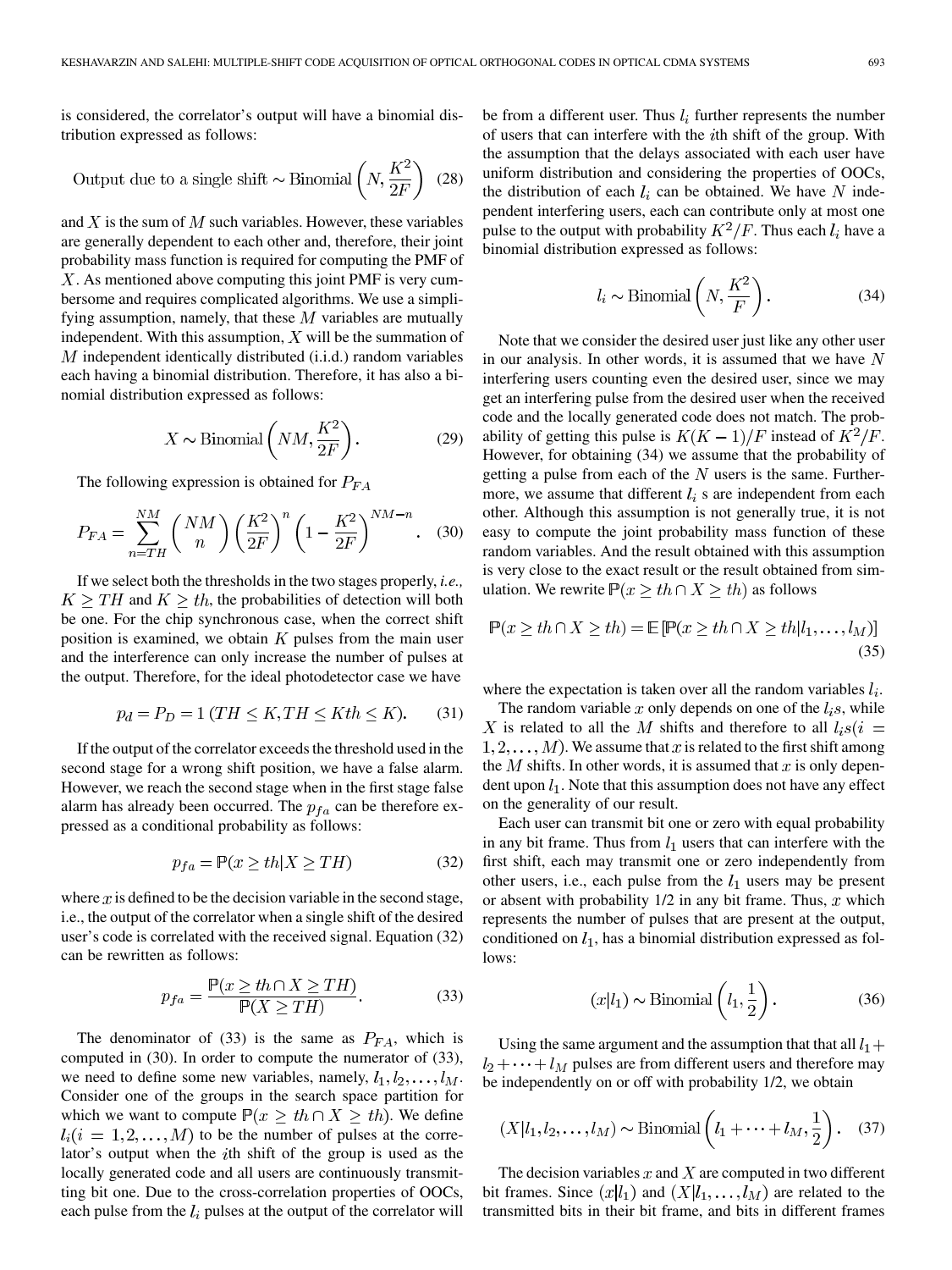are independent, we conclude that  $(x|l_1)$  and  $(X|l_1,\ldots,l_M)$  are two independent variables and, therefore, (35) can be simplified as follows:

$$
\mathbb{P}(x \ge th \cap X \ge TH)
$$
  
=  $\mathbb{E}[\mathbb{P}(x \ge th | l_1, ..., l_M)\mathbb{P}(X \ge TH | l_1, ..., l_M)].$  (38)

where from (36) and (37)

$$
\mathbb{P}(x \ge th | l_1, \dots, l_M) = \sum_{x = th}^{l_1} {l_1 \choose x} \left(\frac{1}{2}\right)^{l_1} \tag{39}
$$

$$
\mathbb{P}(X \ge TH | l_1, \dots, l_M) = \sum_{X = TH}^{l_1 + \dots + l_M} {l_1 + \dots + l_M \choose X} \times \left(\frac{1}{2}\right)^{l_1 + \dots + l_M} \tag{40}
$$

Combining (34), (38)–(40), and simplifying the result, we obtain

$$
\mathbb{P}(x \ge th \cap X \ge TH)
$$
\n
$$
= \sum_{l_1=0}^{N} \sum_{l=0}^{N(M-1)} \left\{ \binom{N}{l_1} \left( \frac{K^2}{F} \right)^{l_1} \left( 1 - \frac{K^2}{F} \right)^{N-l_1} \right\}
$$
\n
$$
\times \left( \frac{N(M-1)}{l} \right) \left( \frac{K^2}{F} \right)^{l} \left( 1 - \frac{K^2}{F} \right)^{N(M-1)-l}
$$
\n
$$
\times \sum_{x=th}^{l_1} \binom{l_1}{x} \left( \frac{1}{2} \right)^{l_1} \sum_{X=TH}^{l_1+l} \binom{l_1+l}{X} \left( \frac{1}{2} \right)^{l_1+l} \right\} . \tag{41}
$$

## V. NUMERICAL RESULTS

As mentioned in Section IV, we have used some approximations and assumptions to obtain the probabilities of false alarm and detection. Here, in this section we show that the approximate expressions obtained in Section IV, are close to the exact performance of the system. In Fig. 4 we see  $E(N_{\text{Acc}})$ versus  $M$  for different number of users,  $N$ . The solid curves are the results obtained from the expressions of the pervious section. Moreover, some other curves, which are obtained from simulating the synchronization system, are also shown in this figure. The simulation is done in two methods. For the first method, a specific set of OOCs is selected and the mean number of required bits for acquisition is obtained by simulating the system and the multiple-shift algorithm. The dash–dotted curves of Fig. 4 for  $N = 5$  are some examples of the results obtained by this method. An important point we draw from the simulation results is that the performance of the synchronization system or more specifically the probabilities of false alarm depend upon the exact form of OOCs used in the system. For the second method, the multiple-shift algorithm is again simulated for many times, but each time a new set of OOCs is generated and used in a random fashion. The dotted curves of Fig. 4 are obtained in this way. This method therefore not only takes an average over the multiaccess interference but it also takes an average over all the possible OOC code patterns that can be used in the system. From Fig. 4 we observe that the curves obtained by this method are very close to the curves obtained from the approximate expressions.



Fig. 4. Comparison of the expressions with simulation results.  $E\{N_{A_{eq}}\}$ versus M for a system with parameters  $F = 200, K = 5, L = 100$ ,  $TH = th = K.$ 

Fig. 5 shows the mean number of required bits ( $E(N_{\text{Acq}})$ ) for different values of parameters  $M$  and  $N$ . As expected, for each value of N we can find an optimum value for  $M$ . The solid line in Fig.  $5(a)$  shows this optimum value of M. As the number of users increases, the optimum  $M$  will decrease and the sensitivity of the performance with respect to the parameter  $M$  will also increase, *i.e.*, variation in the parameter  $M$  has more effect on the mean number of required bits for larger values of  $N$ . For example when  $N = 5$  the parameter M can be selected between 20 to 35 in order for the mean number of bits to remain close to its minimum, but the same range for  $N = 25$  is between 6 to 9. The dash-dotted line in Fig. 5(b) corresponds to the lower bound obtained in Section III. We observe that for small values of  $N$  we can reach this lower bound.

In the previous section, we described our chip synchronous assumptions. Although these assumptions correspond to the worst case for the multi-access interference signal, they are the best possible case for the desired user's signal. However, to ensure that the results obtained are upper bounds on the performance of the system we need to consider the worst case in our analysis for the desired user's signal as well. This worst case occurs when there is a half chip time difference between the desired and the locally generated codes. For this worst case when the two codes are matched, the output of the correlator will be  $K/2$  (half code weight) pulses instead of K pulses.

The easy and readily available solution of this problem is to select both the thresholds in the first and the second stages of the algorithm to be below  $K/2$ . However, the performance of the synchronization system degrades severely with lowering the thresholds, especially the threshold used in the first stage  $(TH)$ . It is therefore desirable to select the threshold in the first stage as large as possible. If the search space is divided in a way that the shifts in each group are adjacent to each other just as described in Section II, this problem can be solved with a simple modification of the locally generated code pattern. We simply add two pulses with half chip-time duration at the beginning and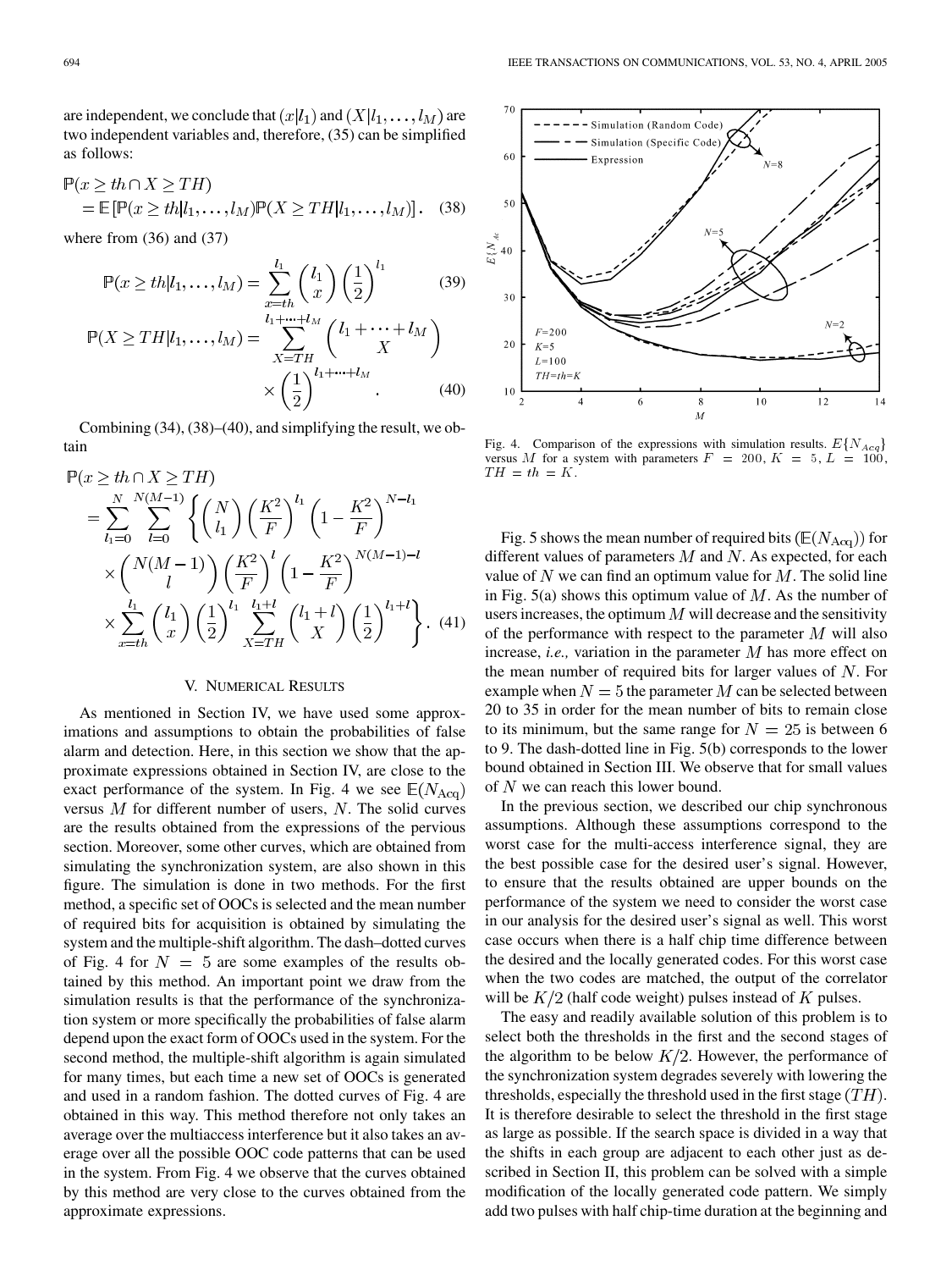

Fig. 5. Effect of M and N for a system with parameters  $F = 2000, K = 9$ ,  $L = 100$  (a) the solid line represents the optimum M, (b) the solid curves represent the ordinary case ( $TH = th = K$ ), and the dotted curves represent the modified code pattern case,  $(TH = K, th = K/2)$ .

the end of each large pulse in the pattern. Fig. 6 illustrates how this task is done. Stated another way, we simply add another shift to the pattern, or equivalently increase  $M$  by one. With this modification, when the received code does not completely match with one of the shifts, it will coincide with its adjacent shifts and therefore all the  $K$  pulses will be seen. The added small pulses guarantee that the output will consist of all the  $K$ pulses when the received signal is matched with the first or last shift among the  $M$  shifts in the group. This modification can be simply used with other receiver structures. For example, for the matched filter (passive correlator) receiver structure, we extend the duration of integration of the output of matched filter from M chips to  $M + 1$  chip positions. With this modification the amount of interference in the decision variable will slightly increase since the number of shifts examined simultaneously has increased from M to  $M + 1$ , but this change enable us to select  $K$  as the threshold in first stage and be sure that the correct shift



Fig. 6. (a) An OOC with  $F = 32$  and  $K = 4$ . (b) One possible pattern for  $M = 3$ . (c) The modified pattern.

position will not be missed. In Fig. 5(b) the dotted curves represent the result obtained with this modification, i.e., for computing  $P_{FA}$  we used  $M + 1$  instead of M and  $K/2$  is selected as the threshold in the second stage. We observe that for small values of  $N$  the two curves, namely the solid curves representing the ordinary case with both thresholds equal  $K$  and the dotted curves representing this modified case, are very close to each other, but for larger values of  $N$  the difference between them is increased. However, the value of  $M$  for which each curve is minimum, namely optimum  $M$ , is nearly the same for both the two curves.

Fig. 7 illustrates the effect of  $N$  and  $L$  on the synchronization system's performance. Fig.  $7(a)$  shows optimum M versus  $N$  for three different values of  $L$ . The optimum mean number of required bits, i.e.,  $E(N_{\text{Acq}})$ , obtained for the optimum value of  $M$  is shown in Fig. 7(b) versus  $N$ . We observe that as  $N$ increases, the optimum value for  $M$  will decrease and consequently the optimum mean number of bits will increase.

The optimum M and  $E(N_{\text{Acq}})$  resulting from this optimum  $M$  are plotted with respect to code weight, i.e.,  $K$ , in Fig. 8. We observe that with the increase of  $K$  the optimum  $M$  will decrease. Since with fixed number of users the increase of  $K$  is equivalent to sending more pulses into the channel and, therefore, increasing the multiaccess interference which consequently leads to a smaller value for optimum  $M$ . Furthermore, from Fig. 8 we observe that for each value of  $N$ , there exists an optimum value for code weight  $K$ , for which the mean number of required bits is minimum, e.g.,  $K = 4$  leads to the minimum  $E(N_{Acq})$  for  $N = 15$ .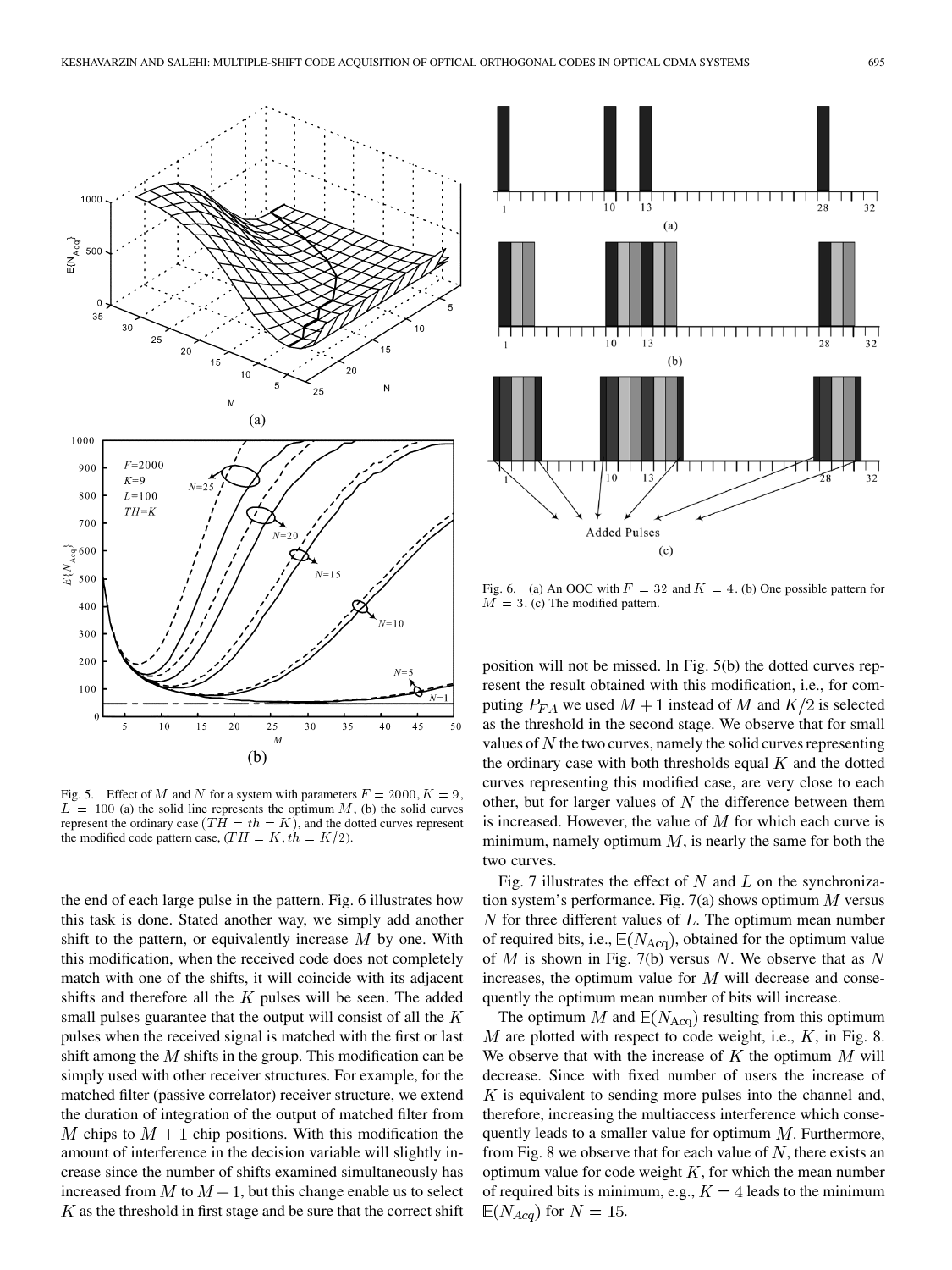

Fig. 7. Effect of  $N$  and  $L$  on the performance of the synchronization system with parameters  $F = 200$ ,  $K = 3$ , and  $TH = th = K$ . (a) Optimum M versus N for different values of L. (b) Optimum  $E\{N_{\text{Acq}}\}$  versus N for different values of L.

## VI. CONCLUSION

In this paper, we introduced multiple-shift algorithm for code acquisition of OOC codes in an optical CDMA system. We described the algorithm and analyzed its performance regardless of the structure of the receiver with the help of Markov chain model. Then we obtained a general bound on the performance of algorithm. Although the algorithm has the capability to be used with different receiver structures, we only considered the active correlator structure with ideal photodetection for further analysis. However, the consideration of shot noise or other noise sources and other receiver structures is straightforward. With many figures, we illustrated the effect of number of users, code weight and other system parameters on the performance of the synchronization system.

The multiple-shift algorithm is actually an efficient serialsearch method that can be regarded as a variation of binary search method and therefore can be used in many other appli-



Fig. 8. Effect of code weight on the performance of the synchronization system with parameters  $F = 2000, L = 50$  and  $TH = th = K$ . (a) Optimum M versus K, for different values of N. (b) Optimum  $E\{N_{\rm Acq}\}$  versus K for different values of N.

cations other than code acquisition. For example, it can be used in time synchronization, *i.e.,* finding the correct sampling time in a typical communication system, or equivalently finding the peak of a noisy signal.

### **APPENDIX**

In this appendix, we explain the details of obtaining (22) from  $(14)$  and  $(18)$ . Note that from  $(9)$ ,  $(10)$ ,  $(15)$ , and  $(16)$ we obtain  $h(1) = H(1) = U(1) = 1$  and  $H_{\text{det}}(1) = 1 H_{\text{miss}}(1) = p_d P_D$ . We rewrite expression (14) in the form  $U(z) = V(z)W(z)$  where  $V(z)$  and  $W(z)$  are defined as follows:

$$
V(z) = \frac{H_{\text{det}}(z)}{1 - H_{\text{miss}}(z)H^{Q-1}(z)}
$$
(42)

$$
W(z) = \frac{1}{Q} \sum_{i=1}^{Q} H^{Q-i}(z).
$$
 (43)